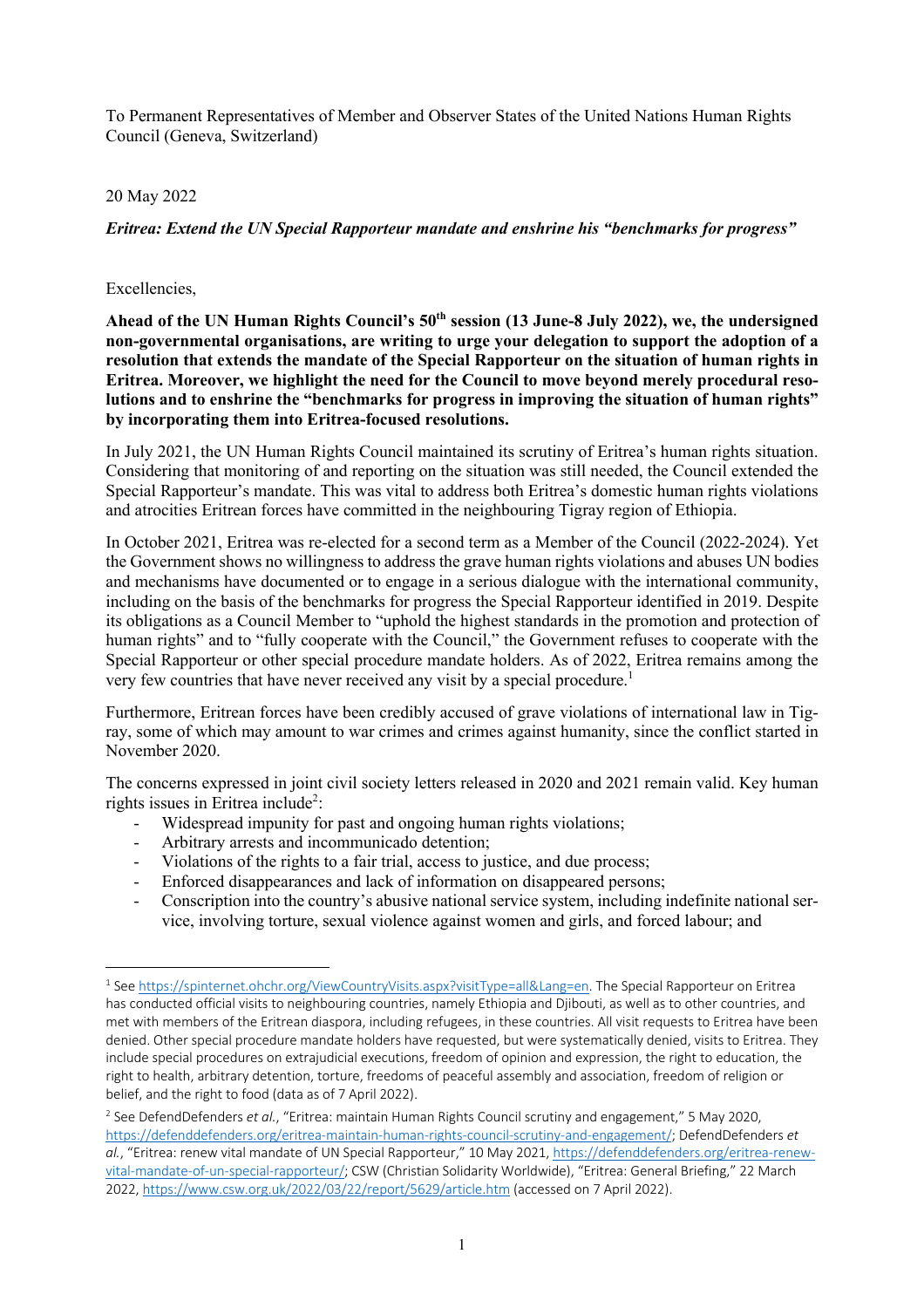- Restrictions on the media and media workers, as well as severe restrictions on civic space.

In 2019, when the former sponsors of Eritrea-focused resolutions, Djibouti and Somalia, discontinued their leadership, civil society welcomed the initiative a group of six States took to maintain multilateral scrutiny of Eritrea's human rights situation. However, while welcoming the adoption of Human Rights Council resolutions 41/1 (2019), 44/1 (2020), and 47/2 (2021), <sup>3</sup> many civil society organisations cautioned that any shifts in the Council's approach should reflect corresponding changes in the human rights situation on the ground. Civil society also emphasised the need for the new core group, and for the European Union (which subsequently took over sponsorship of these resolutions), to be ambitious.

We believe that it is time for the Council to move beyond merely procedural resolutions that extend the Special Rapporteur's mandate, and to clearly describe and condemn violations Eritrean authorities commit at home and abroad.

We also believe that the benchmarks for progress in improving the situation of human rights,<sup>4</sup> which form a comprehensive road map for human rights reforms, should be incorporated into this year's resolution. These benchmarks<sup>5</sup> include:

- Benchmark 1: Improvement in the promotion of the rule of law and strengthening of national justice and law enforcement institutions;
- Benchmark 2: Demonstrated commitment to introducing reforms to the national/military service;
- Benchmark 3: Extended efforts to guarantee freedoms of religion, association, expression and the press, and extended efforts to end religious and ethnic discrimination;
- Benchmark 4: Demonstrated commitment to addressing all forms of gender-based violence and to promoting the rights of women and gender equality; and
- Benchmark 5: Strengthened cooperation with the United Nations country team.
- Associated indicators outlined in paragraphs 78-82 of UN Doc. A/HRC/41/53, as well as all recommendations pertaining to the benchmarks formulated in successive reports of the Special Rapporteur, should also be referenced in the resolution.

## **The Human Rights Council should allow the Special Rapporteur to pursue his work and the Office of the UN High Commissioner for Human Rights (OHCHR) to deepen its engagement with Eritrea.**

**At its upcoming 50th session, the Council should adopt a resolution:**

- **(a) Extending the mandate of the Special Rapporteur on Eritrea;**
- **(b) Urging Eritrea to cooperate fully with the Special Rapporteur by granting him access to the country, in accordance with its obligations as a Council Member;**
- **(c) Welcoming the benchmarks for progress in improving the situation of human rights and associated indicators and recommendations, and emphasising the need for Eritrea to incorporate these benchmarks in its institutional, legal, and policy framework. The resolution should enshrine the five benchmarks and associated indicators;**
- **(d) Calling on Eritrea to develop an implementation plan to meet the benchmarks for progress, in consultation with the Special Rapporteur and OHCHR; and**
- **(e) Requesting the High Commissioner and the Special Rapporteur to present updates on the human rights situation in Eritrea at the Council's 52nd session in an enhanced interactive dialogue, and requesting the Special Rapporteur to present a comprehensive written report at the Council's 53rd session and to the General Assembly at its 77th session.**

<sup>3</sup> Resolutions available at: https://undocs.org/en/A/HRC/RES/41/1; https://undocs.org/en/A/HRC/RES/44/1 and https://undocs.org/en/A/HRC/RES/47/2

<sup>4</sup> See Human Rights Council resolution 38/15, available at:

https://ap.ohchr.org/documents/dpage\_e.aspx?si=A/HRC/RES/38/15

<sup>&</sup>lt;sup>5</sup> See reports of the Special Rapporteur to the Council, UN Docs. A/HRC/41/53, A/HRC/44/23, and A/HRC/47/21.